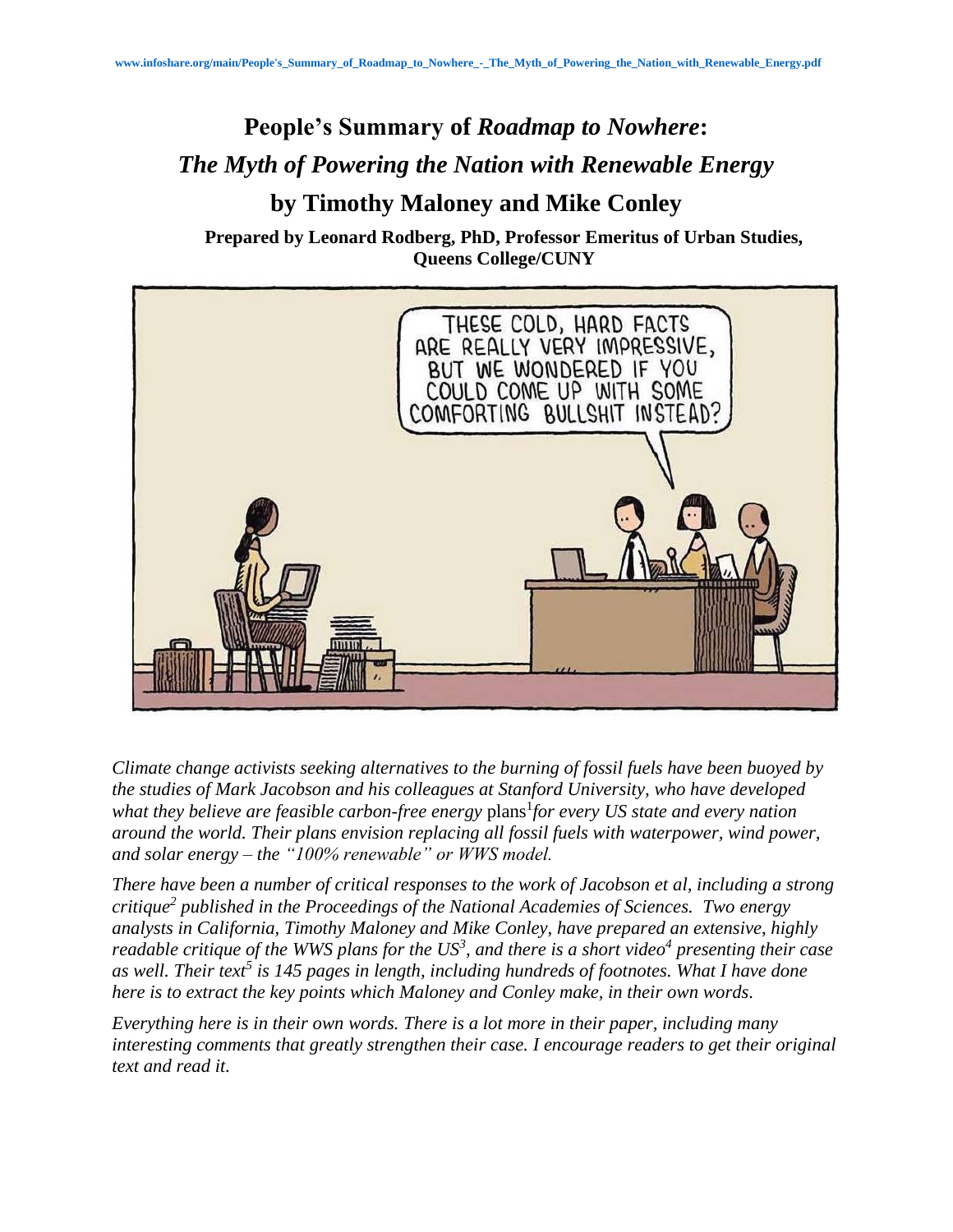# **ROADMAP TO NOWHERE**

## The Myth of Powering the Nation With Renewable Energy

by

Mike Conley and Tim Maloney August 2017

A commentary on the 2015 landmark paper:

100% Clean and Renewable Wind, Water, and Sunlight (WWS) All-sector Energy Roadmaps for the 50 United States

by Mark Jacobson, Mark Delucchi, et al

(We read it so you don't have to.)

Renewables have captured the public's imagination, but are they a realistic road to a sustainable future? Or a soothing fairy tale that Mother Nature will provide the energy we need if we gather her bounty?

This book will challenge everything you thought you knew about renewable energy.

The 50-State Roadmap has become the go-to bible for WWS advocates in any discussion of U.S. energy policy. Their goal is laudable – a clean, green global civilization by mid-century. Getting there is the problem. And replacing carbon-free nuclear power with renewables is not the solution.

This book shows you why.

The 132-page plan details the equipment required (solar panels, wind turbines, etc.) for each state's participation in the national strategy. The feasibility, resource availability, and practicality of the nationwide scheme are simply assumed.

While enthusiasm for the Roadmap is strong, we wonder if advocates have actually read the fine print, because the more you pencil it out the sketchier it seems. After reviewing the entire proposal, it's our conclusion that the Roadmap is deeply flawed. We'll show you exactly how and why.

This is more than an academic argument. The long-term energy plans of towns, cities and states are being actively shaped around this popular proposal and underwritten (for now) with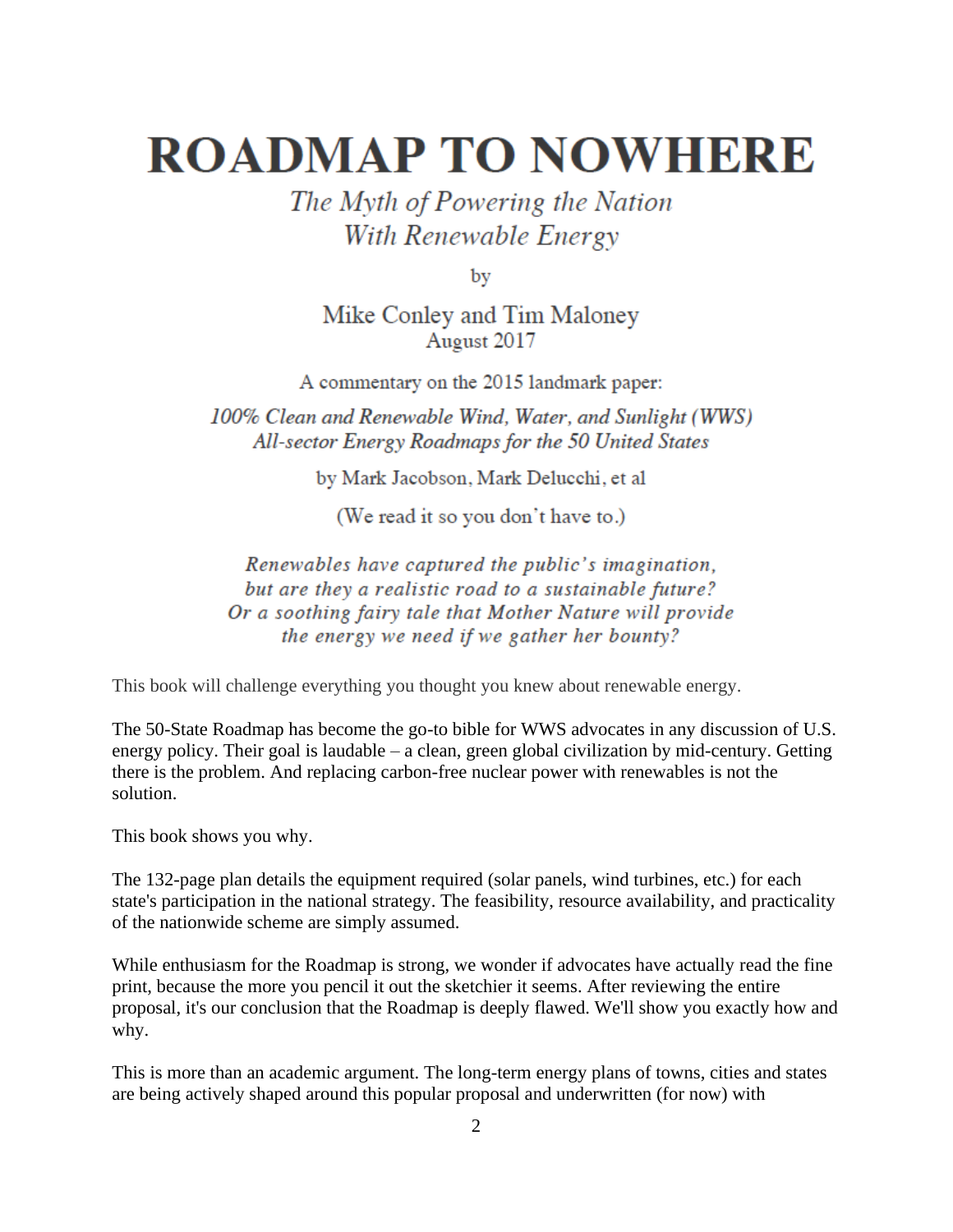substantial state and federal incentives. So we all need to know if the proposal is sound. Particularly since the Roadmap has become a national meme, as if it were a well-proven, highly workable, ultimately affordable, and entirely do-able national project. Even though it's not.

Before the renewables fans who are reading this become too annoyed, we should clarify something right here and now:

### *We all want the same thing.*

We all want enough carbon-free energy to power the planet, reduce pollution, reverse ocean acidification and mitigate Global Warming. We're on the same team.

Because we are, we feel obligated to explain to our fellow environmentalists in particular, and our fellow human beings in general, why it is highly unlikely that the Roadmap will take us where we need to go, especially in the time we have to act.

As appealing as it may seem at first blush, the Roadmap is, unfortunately, an expensive, complex, inefficient, and ultimately unworkable idea. If not in principle, then certainly in practice. It is our view that the Roadmap will get us nowhere fast.

In our view, the interest in large-scale renewable energy is the direct result of a misinformed aversion to nuclear power. In the absence of that hyper-inflated fear, renewables would never be seriously considered as a viable solution for powering the grid.

*Since wind and solar are weather-dependent, how can we depend on them if we can't depend on the weather?* Especially in a world of global warming, where storms will be wetter and wilder as the years roll on, as more heat energy is pumped into the oceans and atmosphere.

A clean-energy solution comes down to either renewables or nuclear. There will not be sufficient resources for both.

The main issues that concern us are:

- The intermittent nature of WWS systems
- The risk of relying on a fuel-free grid with no substantial backup
- The World War Two-scale mobilization lasting 35 years
- The wildly optimistic buildout schedule
- The eye-popping price tag

Mass energy storage plays a big role in most large-scale WWS strategies. Various scenarios range from powering the entire grid for 4 hours, up to an entire day. In contrast, the tiny amount of storage in the Roadmap would only provide the equivalent of around 1.5 hours of nationwide power consumption.

The basic strategy of a wind or solar farm is the same as any actual farm: Make hay while the sun shines, use what you need, then store the rest for later or sell it.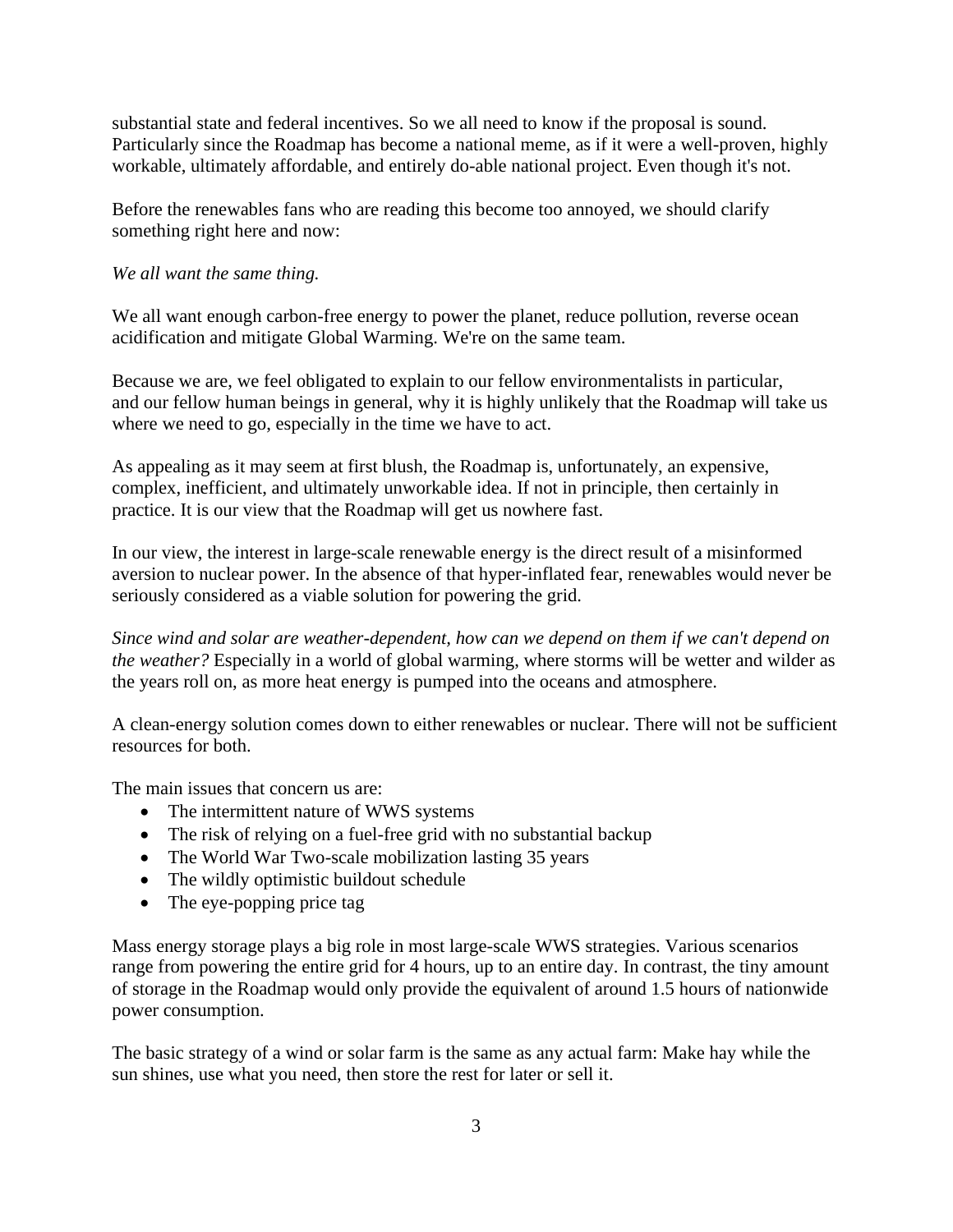The Roadmap takes a different approach:

- If we build enough wind and solar farms in enough places, they should all be able to back each other up – when it's cloudy in one place, it'll be windy in another.
- With a nationwide network of interconnected wind and solar farms, we won't have to rely on mass quantities of energy storage, or backup from fueled power plants.
- Just in case, we can place a small amount of energy in storage, to be used for smoothing out the occasional unexpected peak loads.

### At least, that's the plan.

The Roadmap omits mass storage (including only limited amounts of pumped storage) and assumes no backup – it assumes energy can be drawn from areas of the country where there is energy to those that don't have any, but it doesn't include the cost of the new high voltage direct current transmission lines that would be needed to make this energy transfer.

In a WWS-powered world, a reliable renewables grid (even a local one) would depend upon viable grid-scale batteries (which don't exist, and likely never will), or a nationwide network of tens of thousands of other wind and solar farms, with thousands of miles of new transmission corridors, to back each other up and deliver power to their local markets.

Being fifty miles from nowhere, wind and solar farms will need new connecting corridors to the main trunk (the actual grid.) Many of those corridors will have to run through private property. Lawsuits and eminent-domain battles will delay some projects for years.

It's already happening in Germany, where their state-sponsored buildout of wind and solar (*Energiewende*) is meeting vocal resistance from property owners, particularly in scenic regions. In our hyper-litigious American culture, drawn-out court battles could dwarf the estimated \$1 Million per mile for the new wires and towers.

Our existing grid, with over 8,000 electric power plants is thought to be the largest and most complex machine in the world. The Roadmap proposes to grow the machine by nearly 7 times and expand its carrying capacity by 3.4 times – and the cost of this grid expansion is not included in our calculations or those of the Jacobson group.

The Roadmap has some token gigawatts of geothermal, tidal and wave power, but over 95% of its primary energy would come from:

- Onshore wind
- Offshore wind
- Utility-scale PV (photovoltaic) solar
- Residential rooftop PV solar
- Commercial / government rooftop PV solar
- Concentrated solar power (CSP) with overnight thermal storage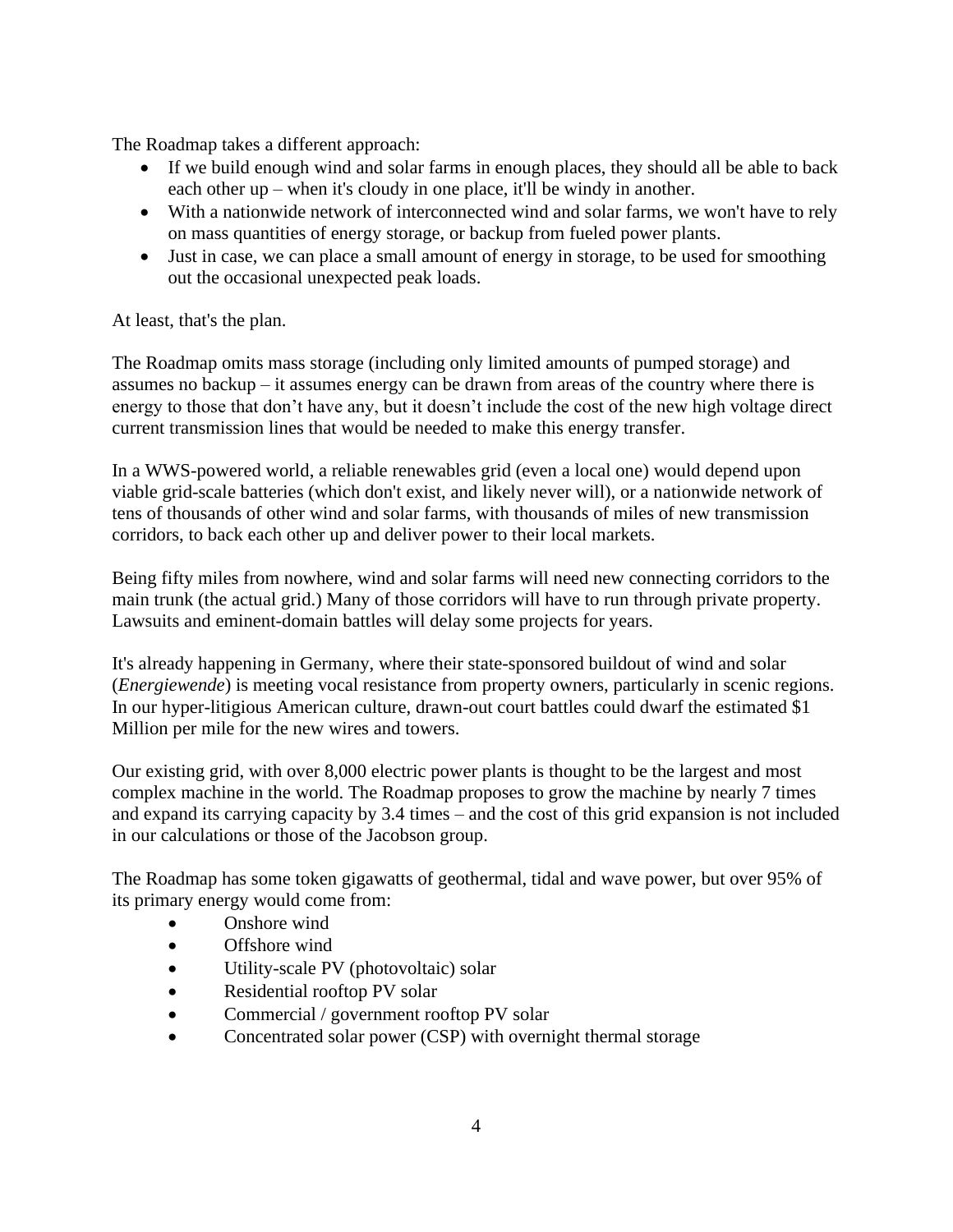The 35-year Roadmap would entail manufacturing (or importing) and installing:

- 496,000 5-MW wind machines
- 18 billion square meters of PV panels
- 50,000-plus wind and solar farms
- 75 million residential rooftop systems
- 2.7 million commercial rooftop systems

This would be the largest construction project in world history. Just to stay on-track with the Roadmap's second 5-year portion (the period 2020–2025), we'll have to exceed our best year ever in PV panel production by almost 29 times, and our best year ever in wind turbine production by nearly 17 times, based on U.S. production totals for 2016.

The sheer scale of the project verges on fantasy:

:

- A half million giant 5-MW wind turbines on acreage equal to New York state, Pennsylvania, Vermont and New Hampshire, and in open sea regions equal to West Virginia
- Billions of solar panels on land equivalent to Maryland and Rhode Island
- Concentrated Solar Power (CSP) on land equivalent to Connecticut
- Rooftop solar on 75 million homes and nearly 3 million businesses

Note, too: The Roadmap's estimates of the required land use are one-fourth of what the federally-supported National Renewable Energy Laboratory estimates for onshore wind and onehalf what it estimates for solar.

The Roadmap calls out the number of new solar farms: 48,753. New wind and solar farms for 2050 could amount to perhaps 53,600 large plants, plus an additional 1,364 CSP plants.

Here is how much of these now exist, how much the Roadmap would include when completed, and what all this would cost:

|                                 | -- Roadmap<br>Current |                                |    |                             |           |
|---------------------------------|-----------------------|--------------------------------|----|-----------------------------|-----------|
| <b>System</b>                   |                       | <b>Nameplate Capacity (GW)</b> |    | $\%$ of Output Cost $(\$T)$ | % of Cost |
| <b>Hydro Dams</b>               | 28.7                  | 47.9                           |    |                             |           |
| <b>Utility PV</b>               |                       | 490                            | 31 | 5.3                         | 35        |
| <b>Residential PV</b>           |                       | 4.4 (all solar)<br>63          | 4  | 1.5                         | 10        |
| Commercial PV                   |                       | 51                             | 3  | 0.8                         | 6         |
| <b>Concentrated Solar Power</b> |                       | 70                             | 4  | 2.2                         |           |
| Onshore Wind                    | 21.8                  | 490                            | 31 | 2.6                         | 17        |
| Offshore Wind                   |                       | 305                            | 19 | 2.7                         | 18        |
| Geothermal, Wave                | 1.9                   | 74                             | 5  |                             |           |
| <b>Total</b>                    | 76                    | 1591                           |    | 15.1                        |           |

The bare-bones Roadmap (without sufficient backup or storage) will then cost at least \$15 Trillion [\[Jacobson,](http://web.stanford.edu/group/efmh/jacobson/Articles/I/CombiningRenew/WorldGridIntegration.pdf) Table 4, p. 245, agrees with this figure.]. 24 hours of energy storage could easily cost another \$7.6 Trillion.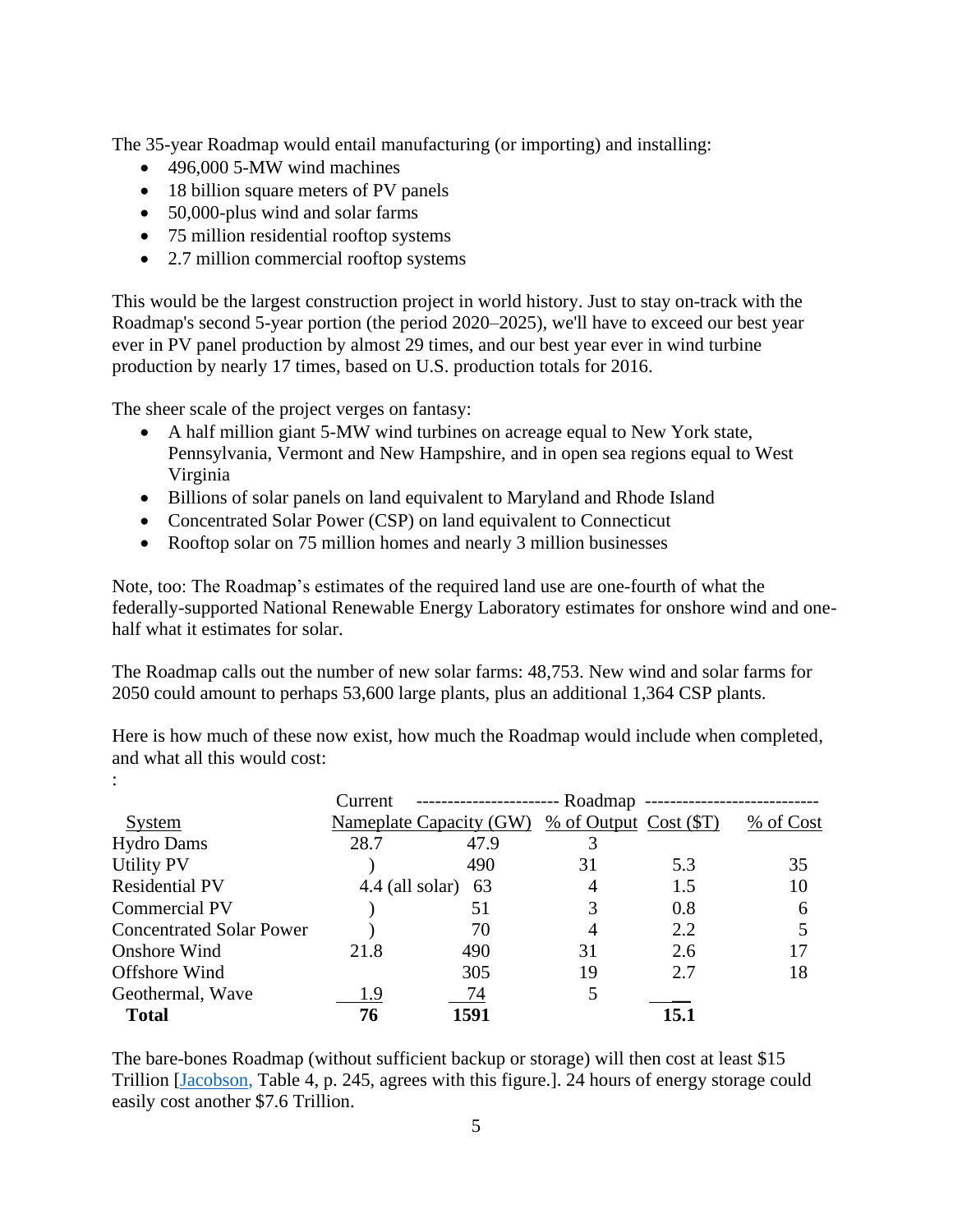Residential solar is a big, fat waste of money (10% of the cost for just 4% of the output).

Consider, for comparison, generating all U.S. primary energy by 2050 with nuclear power:

- Land equal to half of Long Island (including full security perimeters)
- \$6.7 Trillion with current (Generation III) AP reactors (based on South Korea's price for U.A.E.)
- \$3 Trillion with Generation IV Molten Salt Reactors
- Existing hydroelectric dams (upgraded to 3% of grid)
- Existing pumped hydro (to match the Roadmap, but superfluous)
- 18 months (minimum) of all-grid storage, in the form of reactor fuel

We contend that the overblown fear of radiation and contamination – and the overblown costs that result – are the main reasons why this self-evident solution isn't being pursued.

We'll be comparing an all-nuclear grid with an all-renewables grid, each grid totaling 1,515 GWs of new-build power plants. An all-nuclear grid would cost somewhere between \$3 Trillion and \$6.7 Trillion, using data from South Korea's current buildup of nuclear reactors. That's also the estimated price per watt of our favorite reactor the Generation IV MSR (Molten Salt Reactor).

While the Generation III+ advanced passive reactor is the best of its class, Gen IV reactors are the future of nuclear power. We're especially impressed with the Molten Salt Reactor (MSR), one of eight Gen IV designs now being developed. A peer-reviewed energy innovation study shows that five of the eight designs will be as cheap or cheaper than an AP, two of them substantially so. Gen IV reactors won't need water cooling, so they can be placed anywhere, not just along bodies of water.

The two cheapest reactors in the study have a construction cost of right around \$1.20 per watt. And according to [ThorCon,](http://thorconpower.com/docs/exec_summary2.pdf) an American MSR company, their manufacturing (construction) cost for molten salt reactors will be \$1.20 a watt. "A big shipyard . . . could easily manufacture 100 one-GW-e ThorCons per year." So two big shipyards = 200 GWavg annually. Therefore 1,515  $GW \div 200$  GW / year = 7.6 years.

In the wake of Three Mile Island, Chernobyl, 9/11 and Fukushima, the nuclear industry's excessive defense-in-depth approach to reactor construction has nearly priced their product out of the market. In fact, no other energy source is regulated anywhere *near* the standards that have been set for nuclear power, in spite of its superior safety and reliability. Indeed, living near a nuclear power plant subjects you to less radioactivity than eating one banana per week.

"Steel per megawatt" is a good yardstick: A megawatt peak of wind power requires nearly 8 times the steel of a megawatt peak of nuclear. But since wind typically has one-third the capacity factor of nuclear, the actual steel-per megawatt gap between the two technologies is more like 24 times.

And after all that, the Roadmap *still* doesn't pencil out. Like we said, we're not pro-nuclear, we're pro-math. (Actually, we're pro-nuclear *because* we're pro-math.) Go nuclear or go extinct.